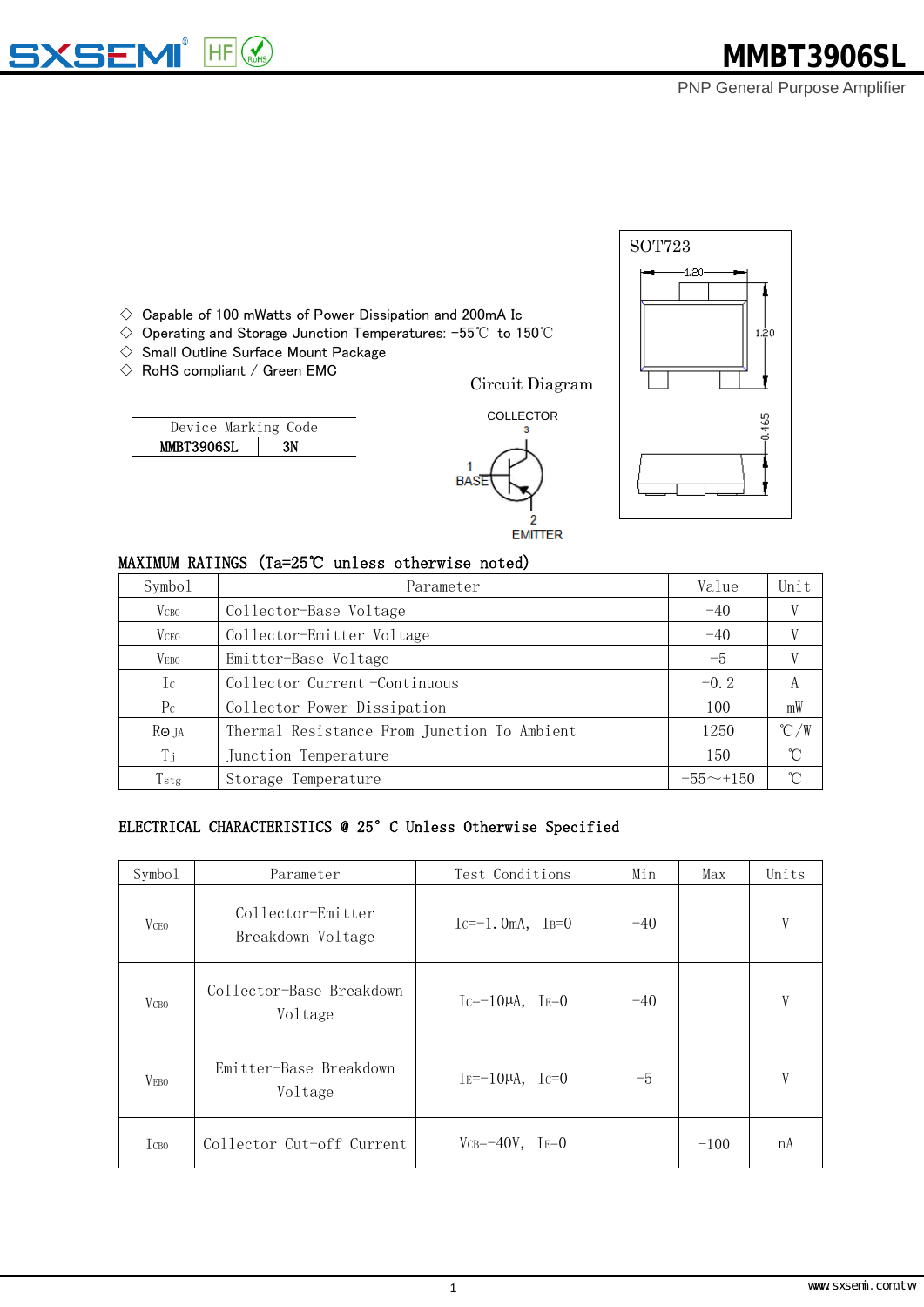## **SXSEMI**<sup>®</sup> HF E

PNP General Purpose Amplifier

| <b>I</b> CEX    | Collector Cut-off Current               | $VCE = -30V$ , $VEB(OFF) = -3.0V$         |     | $-50$   | nA  |
|-----------------|-----------------------------------------|-------------------------------------------|-----|---------|-----|
| <b>IEBO</b>     | Emitter Cut-off Current                 | $VEB = -5V$ , Ic=0                        |     | $-100$  | nA  |
| $\Lambda$ FE(1) | DC Current Gain                         | $Ic=-10mA$ , $VcE=-1V$                    | 100 | 300     |     |
| $h_{FE(2)}$     | DC Current Gain                         | $Ic=-50$ mA, $VcE=-1V$                    | 60  |         |     |
| $h_{FE(3)}$     | DC Current Gain                         | $Ic=-100mA$ , $VcE=-2V$                   | 30  |         |     |
| VCE(sat)        | Collector-Emitter<br>Saturation Voltage | $Ic=-50mA$ , $IB=-5mA$                    |     | $-0.3$  | V   |
| $V_{BE(sat)}$   | Base-Emitter Saturation<br>Voltage      | $Ic=-50$ mA, $IB=-5$ mA                   |     | $-0.95$ | V   |
| $f_{T}$         | Current Gain-Band width<br>Product      | $Ic=-10mA$ .<br>$VCE = -20V$ , $f=100MHz$ | 300 |         | MHz |
| td              | Delay Time                              | $V_{CC} = -3.0V$ , $V_{BE(off)} = -0.5V$  |     | 35      | ns  |
| tr              | Rise Time                               | $Ic=-10mA$ , $I_{B1}=I_{B2}=-1$ . OmA     |     | 35      | ns  |
| ts              | Storage Time                            | $V_{CC} = -3.0V$ , $I_C = -10mA$          |     | 225     | ns  |
| tf              | Fall Time                               | $I_{B1} = I_{B2} = -1$ , OmA              |     | 75      | ns  |

#### TYPICAL CHARACTERISTICS

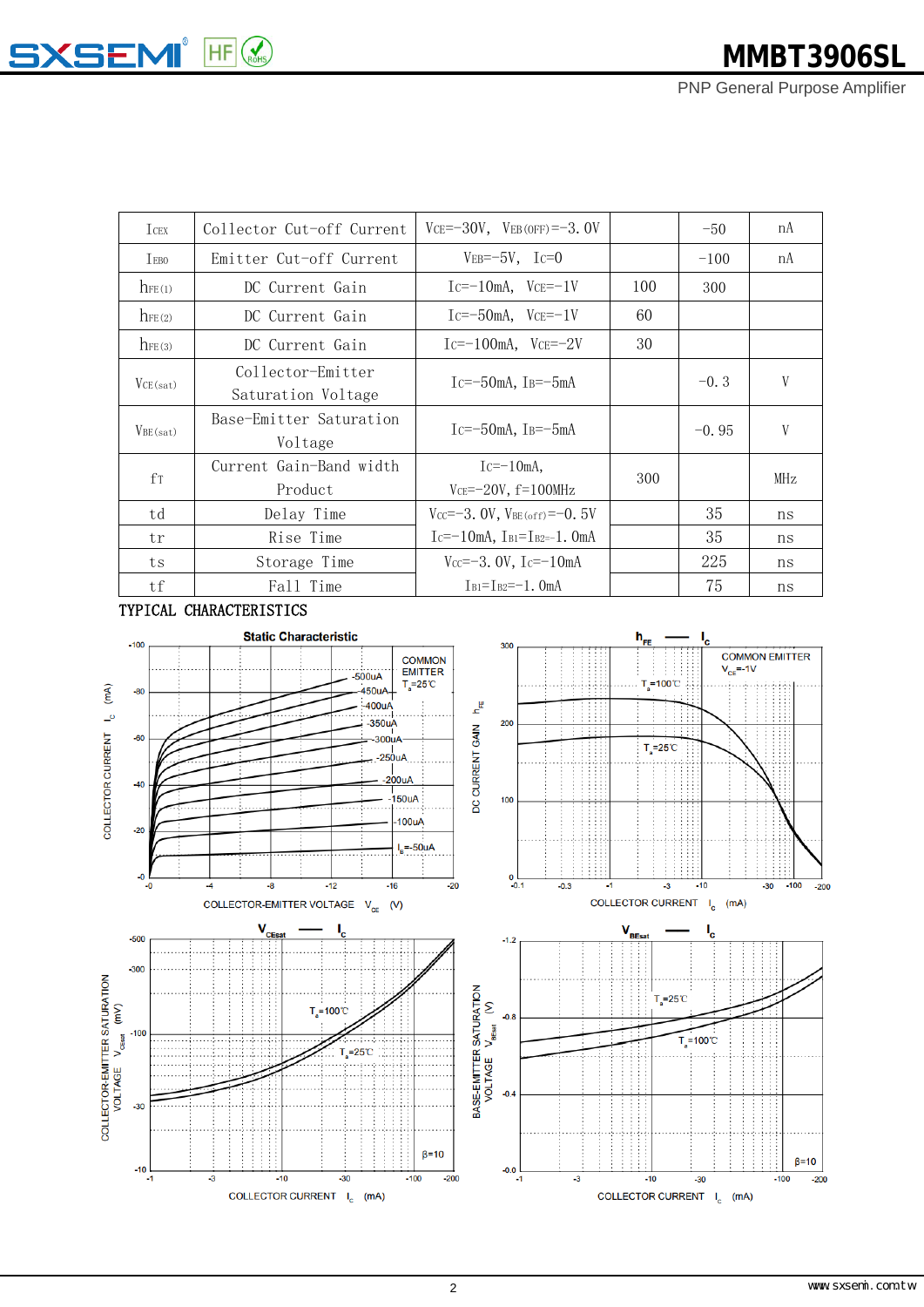



### ORDERING INFORMATION

| Device | Package | Shipping                             | Tape | Emboss | Tape          | Notes |
|--------|---------|--------------------------------------|------|--------|---------------|-------|
|        |         |                                      | wide | pitch  | specification |       |
| TAPING | S0T723  | Tape & Reel<br>8000pcs $/7"$<br>Ree1 | 8mm  | 4mm    | Conductive    |       |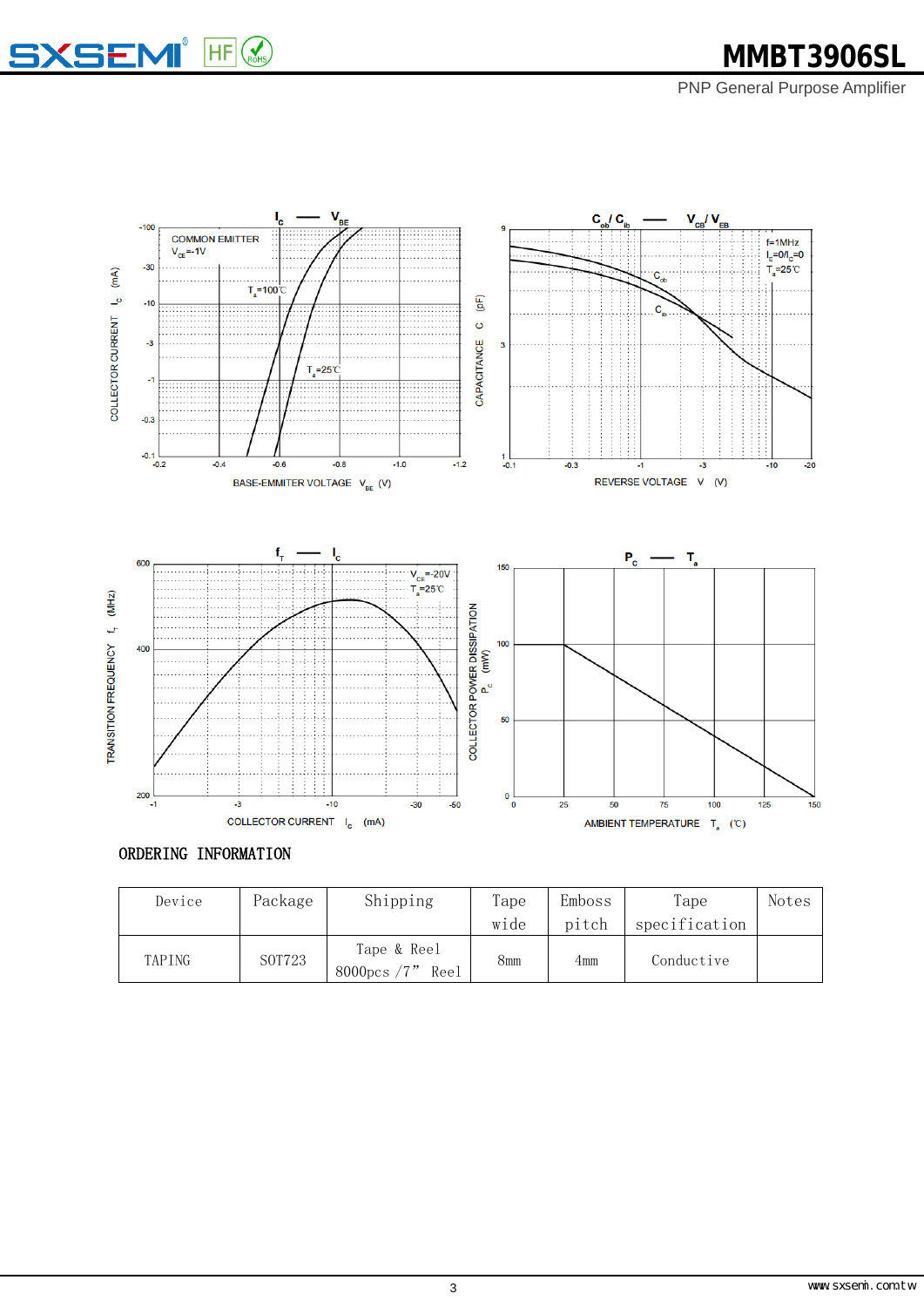

## PACKAGE DIMENSIONS